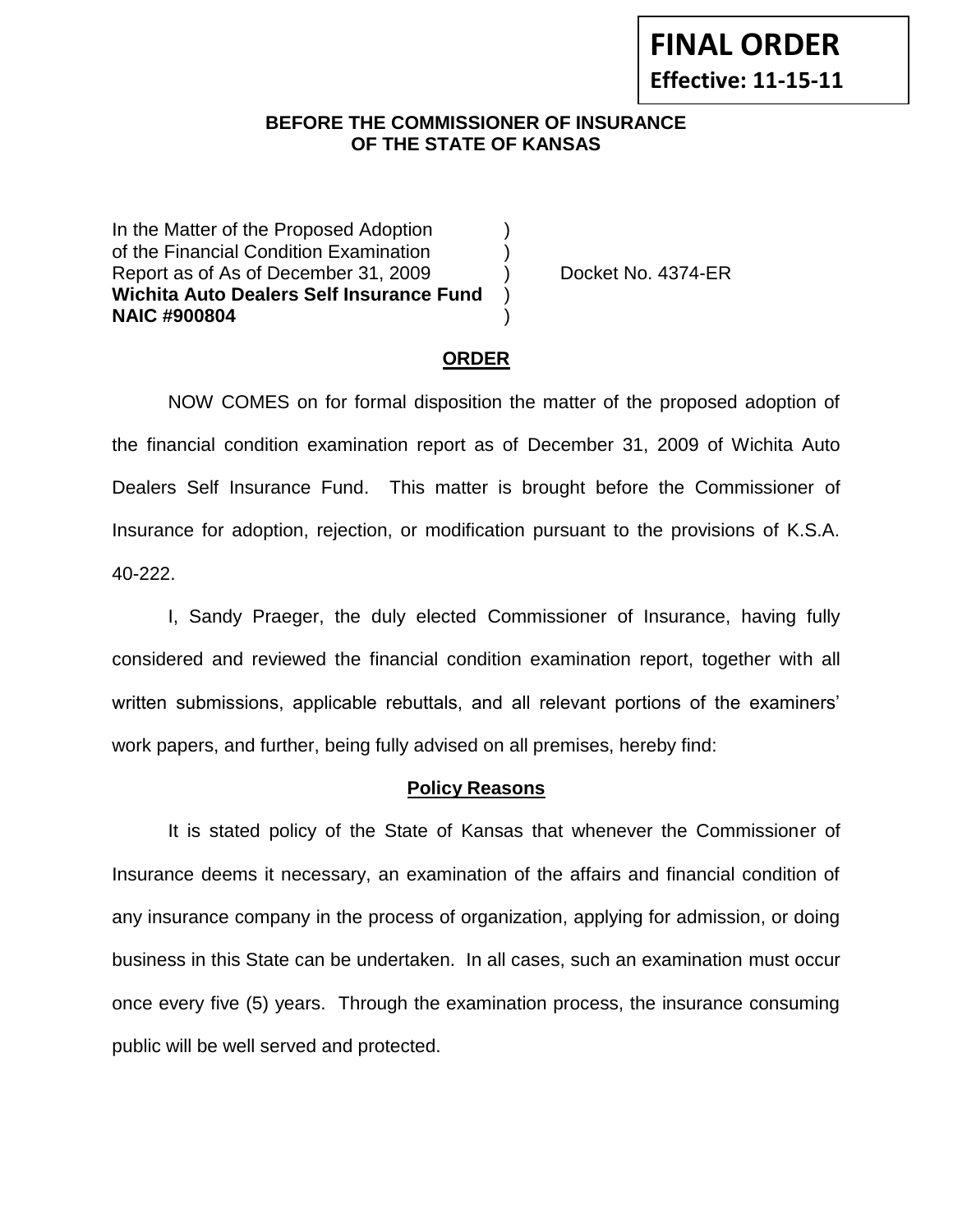#### **Findings of Fact**

1. The Commissioner of Insurance has jurisdiction over this matter pursuant to K.S.A. 40-222.

2. An examination of Wichita Auto Dealers Self Insurance Fund was undertaken by the Kansas Insurance Department and was completed on March 23, 2011.

3. The examiner-in-charge tendered and filed with the Kansas Insurance Department a verified written report of the examination within thirty (30) days following completion of the examination, to wit, on September 13, 2011.

4. Following receipt of the verified report, the Kansas Insurance Department transmitted the report to Wichita Auto Dealers Self Insurance Fund on September 15, 2011, with a duly executed notice advising the company of its opportunity to prepare and submit to the Kansas Insurance Department a written submission or rebuttal with respect to any and all matters contained in the report. Wichita Auto Dealers Self Insurance Fund was further advised that any written submission or rebuttal needed to be filed with the Kansas Insurance Department no later than thirty (30) days after receipt of the verified report.

5. Wichita Auto Dealers Self Insurance Fund filed a written acceptance of the verified report on October 12, 2011.

6. Based upon the written submission tendered, Wichita Auto Dealers Self Insurance Fund took no exceptions to matters contained in the verified report.

7. Within thirty (30) days of the end of the time period allowed for written submission or rebuttal, the Commissioner of Insurance fully reviewed the report,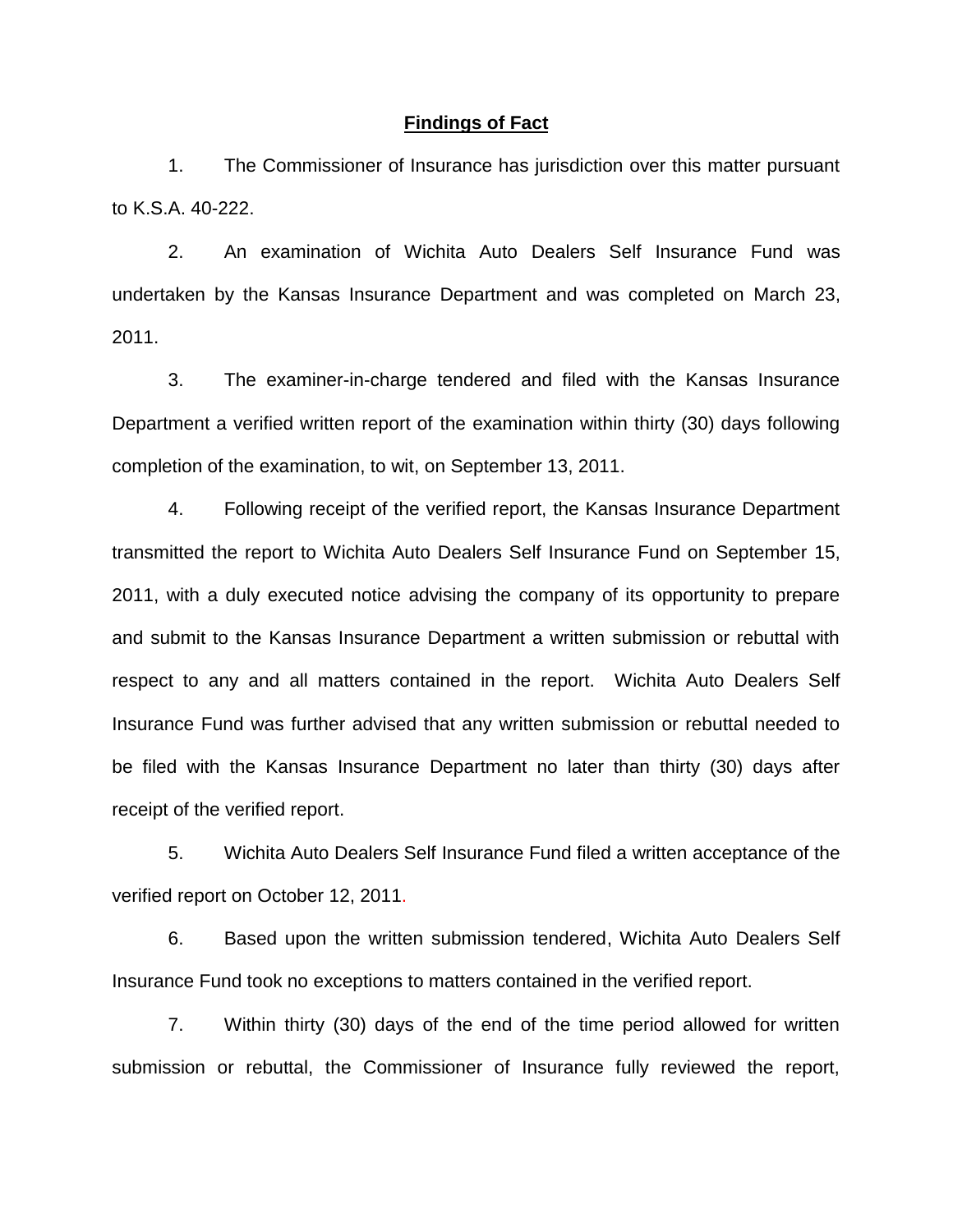together with all written submissions and rebuttals provided by Wichita Auto Dealers Self Insurance Fund. The Commissioner of Insurance further reviewed all relevant workpapers.

8. No other written submissions or rebuttals were submitted by Wichita Auto Dealers Self Insurance Fund.

**Conclusion of Law**

9. K.S.A. 40-222(k)(2) provides:

"Within 30 days of the end of the period allowed for the receipt of written submissions or rebuttals, the commissioner shall fully consider and review the report, together with any written submissions or rebuttals and any relevant portions of the examiners workpapers and enter an order:

- (A) Adopting the examination report as filed or with modification or corrections. If the examination report reveals that the company is operating in violation of any law, regulation or prior order of the commissioner, the commissioner may order the company to take any action the commissioner considers necessary and appropriate to cure such violations; or
- (B) rejecting the examination report with directions to the examiners to reopen the examination for purposes of obtaining additional data, documentation or information, and refiling pursuant to subsection (k); or
- (C)call and conduct a fact-finding hearing in accordance with K.S.A. 40- 281 and amendments thereto for purposes of obtaining additional documentation, data, information and testimony."
- 10. Based upon the Findings of Fact enumerated in paragraphs #1 through

#10 above, the financial condition examination report as of December 31, 2009 of

Wichita Auto Dealers Self Insurance Fund should be adopted.

## **IT IS THEREFORE, BY THE COMMISSIONER OF INSURANCE, ORDERED THAT:**

1. The financial condition examination report as of December 31, 2009 of

Wichita Auto Dealers Self Insurance Fund, hereby is adopted.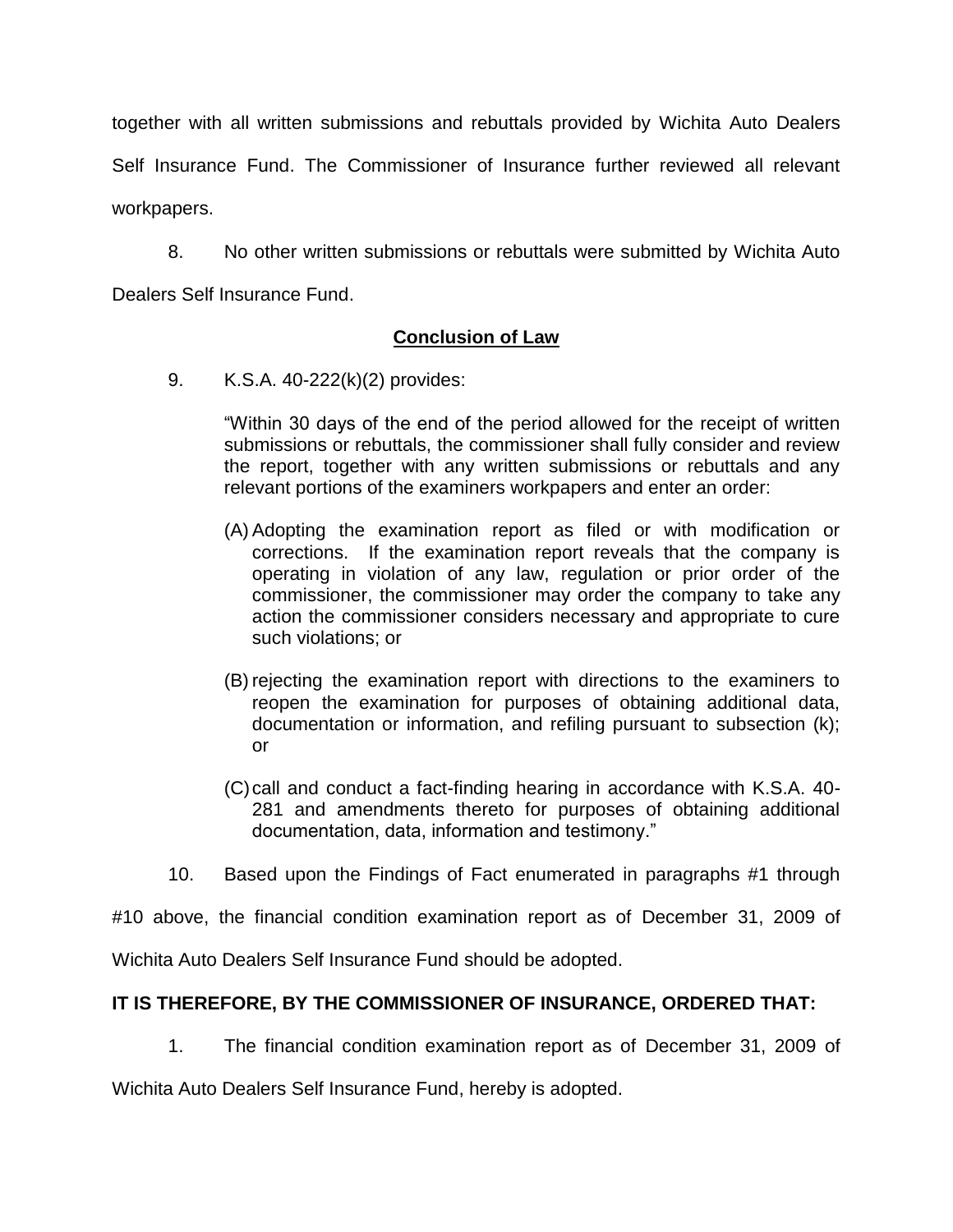2. The Commissioner of Insurance retains jurisdiction over this matter to issue any and all further Orders deemed appropriate or to take such further action necessary to dispose of this matter.

**IT IS SO ORDERED THIS \_\_28th\_\_ DAY OF OCTOBER , 2011 IN THE CITY OF TOPEKA, COUNTY OF SHAWNEE, STATE OF KANSAS.**



\_/s/ Sandy Praeger\_\_\_\_\_\_\_\_\_\_\_\_\_\_\_\_ Sandy Praeger Commissioner of Insurance By: \_/s/ Zachary J.C. Anshutz\_\_\_\_\_\_\_\_\_\_ Zachary J. C. Anshutz General Counsel

# **NOTICE OF RIGHTS TO HEARING AND REVIEW**

## **Within fifteen (15) days of the date of service of this Order,** the Fund may

submit a written request for a hearing pursuant to K.S.A. 77-537 and K.S.A. 77-542.

Any request for a hearing should be addressed to the following:

Zachary J.C. Anshutz, General Counsel Kansas Insurance Department 420 S.W. 9<sup>th</sup> Street Topeka, Kansas 66612